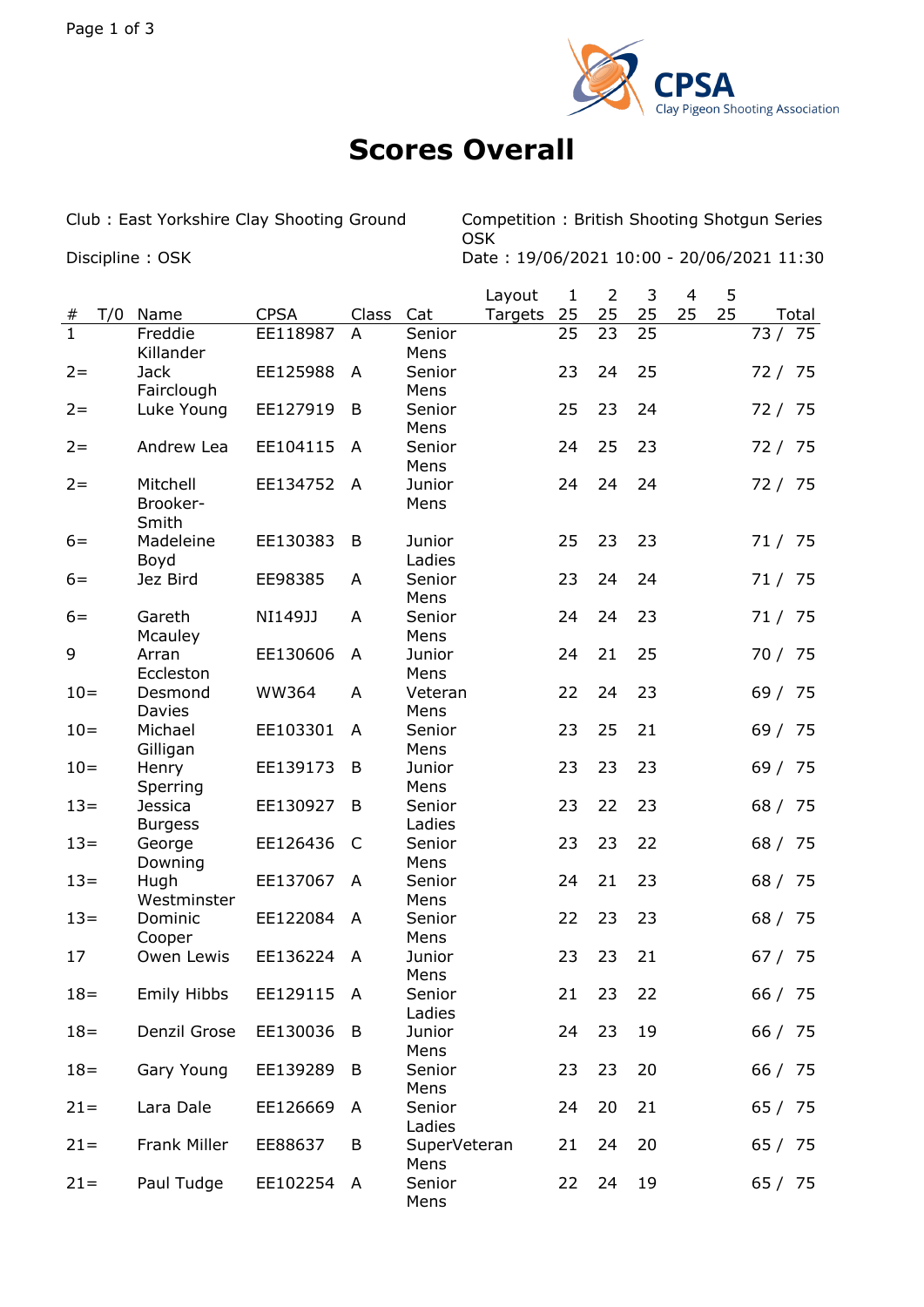

| $24 =$ | Richard<br><b>Brooks</b>     | SS6512         | B              | Senior<br>Mens       | 21 | 20 | 23 | 64 / 75 |
|--------|------------------------------|----------------|----------------|----------------------|----|----|----|---------|
| $24 =$ | Andrew<br>Payne              | EE136647       | B              | Junior<br>Mens       | 19 | 23 | 22 | 64 / 75 |
| $26=$  | David McNeill                | SS6121         | A              | Junior<br>Mens       | 19 | 23 | 21 | 63 / 75 |
| $26=$  | Sebastian<br><b>Noakes</b>   | EE138172       | B              | Junior<br>Mens       | 21 | 20 | 22 | 63 / 75 |
| $26=$  | Alexandra<br><b>Skeggs</b>   | <b>NI101RR</b> | B              | Senior<br>Ladies     | 23 | 19 | 21 | 63 / 75 |
| $26=$  | David Clague                 | <b>IM18</b>    | $A^*$          | SuperVeteran<br>Mens | 19 | 22 | 22 | 63 / 75 |
| $30 =$ | Nicola<br>Wakeford           | EE107694       | B              | Veteran<br>Ladies    | 24 | 18 | 20 | 62 / 75 |
| $30 =$ | Sophie<br>Herrmann           | EE136879       | B              | Junior<br>Ladies     | 19 | 22 | 21 | 62 / 75 |
| 32     | Annabelle<br>Lane            | EE125596       | C              | Senior<br>Ladies     | 20 | 21 | 20 | 61 / 75 |
| $33 =$ | Simon<br>Davidmann           | EE121936       | C              | Veteran<br>Mens      | 18 | 20 | 21 | 59 / 75 |
| $33 =$ | Peter Flower                 | EE6040         | B              | SuperVeteran<br>Mens | 21 | 18 | 20 | 59 / 75 |
| $35 =$ | Phoebe<br>Bodley-Scott       | EE138048       | D              | Junior<br>Ladies     | 20 | 20 | 18 | 58 / 75 |
| $35 =$ | Madeleine<br>Russell         | EE138087       | B              | Junior<br>Ladies     | 21 | 18 | 19 | 58 / 75 |
| $35 =$ | James<br><b>Barnett</b>      | EE135381       | $C^*$          | Junior<br>Mens       | 17 | 22 | 19 | 58 / 75 |
| $35 =$ | Robert<br>Vincent            | EE108755       | C              | Senior<br>Mens       | 18 | 22 | 18 | 58 / 75 |
| $39=$  | Philip Musson                | EE64689        | B              | Veteran<br>Mens      | 21 | 16 | 19 | 56 / 75 |
| $39 =$ | Alexander<br>Wilkinson       | EE122111       | $\mathsf{C}^*$ | Senior<br>Mens       | 20 | 21 | 15 | 56 / 75 |
| 41     | <b>Miles Malone</b>          | EE117276       | D              | Senior<br>Mens       | 18 | 18 | 19 | 55 / 75 |
| $42 =$ | Bethany<br>Norton            | EE141091       | $C^*$          | Junior<br>Ladies     | 16 | 18 | 20 | 54 / 75 |
| $42 =$ | Mark Jones                   | EE120555       | C              | Senior<br>Mens       | 19 | 18 | 17 | 54 / 75 |
| $44 =$ | Ian Parkinson EE80828        |                | D              | Veteran<br>Mens      | 20 | 18 | 15 | 53 / 75 |
| $44 =$ | Alex Wells                   | EE140068       | C              | Senior<br>Mens       | 19 | 16 | 18 | 53 / 75 |
| 46     | Stephen<br>Miller            | EE8064         | C              | SuperVeteran<br>Mens | 19 | 14 | 19 | 52 / 75 |
| $47=$  | Katherine<br><b>Brickell</b> | EE100410       | B              | Senior<br>Ladies     | 18 | 18 | 15 | 51 / 75 |
| $47=$  | David<br>Maddox              | EE65501        | C              | SuperVeteran<br>Mens | 18 | 14 | 19 | 51 / 75 |
| 49     | Ben Llewellin                | WW2226         | A              | Senior<br>Mens       | 25 | 25 |    | 50 / 50 |
| $50=$  | Miao<br>Cruickshank          | SS6180         | C              | Senior<br>Ladies     | 15 | 18 | 16 | 49 / 75 |
| $50=$  | Oscar Harris                 | EE139569       | D              | Junior<br>Mens       | 14 | 18 | 17 | 49 / 75 |